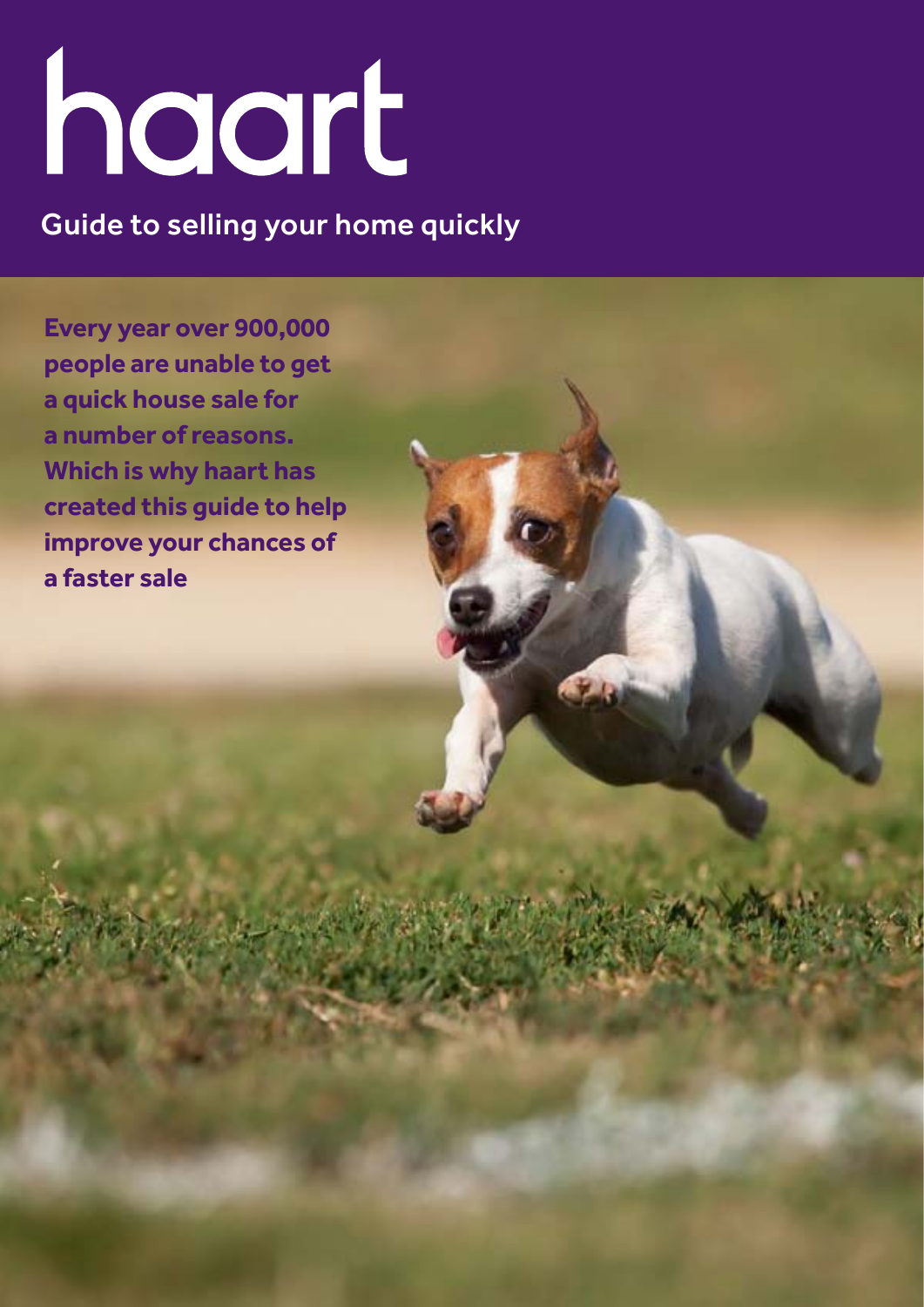# Pricing too high can be as bad as pricing too low

- When you get a property valuation the estate agent will assess your home's true market value and put your house up for sale at a realistic price.
- If you list too high you may miss buyers in the price range where your home should be.
- What's more, you may not even get offers because you will have scared off interested buyers.

## Minor repairs make your house easier to sell

- Most buyers are looking for a house in good condition that they can move into straight away.
- Buyers who are willing to do the repairs after moving in automatically take the cost of this work off the price they offer.
- You save nothing by not doing necessary repairs and you may slow down the sale of your home.

# Buyers won't even come inside your home if they do not like the look of it from outside

- Many buyers drive past a house before deciding whether or not to look inside.
- The outside of your house will have less than a minute to make a good first impression.
- Mow the lawn, trim shrubs and trees, and weed the garden. Clear paths and drives of leaves and other rubbish.
- Repair gutters and eaves, touch up the exterior paint and repair or resurface cracked drives and paths.
- Place flowers in pots and/or hanging baskets at the front of the house near the door.

# Buyers will not hesitate to leave if the house doesn't look or feel as if they could make it their home.

- Most buyers are looking for an inviting home they can move into straight away.
- Spending some money for necessary work on your home before you sell it usually makes sure you get a better price and sell more quickly.
- Your estate agent will advise you which repairs and replacements are most important to get a sale at the right price.

## Do not get carried away with repairs and replacements to your home

- Be careful that the cost of your improvements does not exceed the amount of additional money they will bring in when you sell. Make sure your improvements to not raise the value of your home too far above that of other similar houses in your area, as you may not get your money back when you sell.
- You cannot expect improvements to increase your sale price in excess of 20% than that for a comparable home in your neighbourhood whatever you do or spend.
- Your estate agent can advise you as to improvements that will raise the value of your home when you sell.